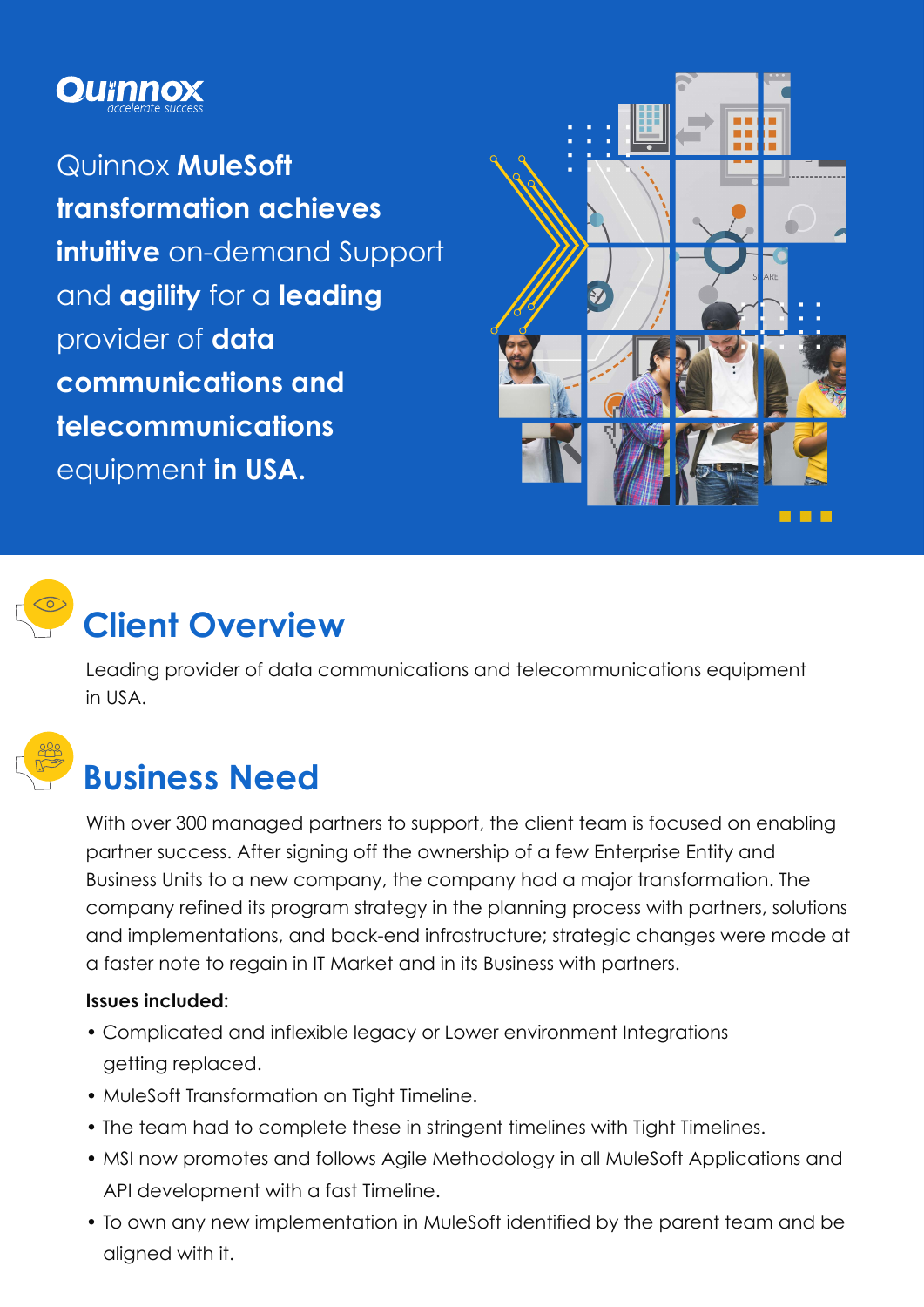

- Client turned to Quinnox to help them with MuleSoft Implementations for existing rewrites and new intuitive on-demand Support. Quinnox BMS team owned development and redesigning of Integrations as an SME.
- Developed governance model, communication processes, templates and followed Agile Methodology and process in all MuleSoft Implementations.
- Quinnox migrated Around **40+ Integrations** from legacy webMethods 7.1.2 to Mule 3.8
- Quinnox built an Integration between the **client's NDA System and Salesforce Apttus**  to process Legal Contract docs (PDFs) (Transaction Volume not available).
- Implemented APIs to consume by Front office Team to get the user provisioning list and EPS end-user system to enhance orders/Return turnaround time.
- **Implemented APIs** to **invoke LDAP services for faster decision making** at end-user applications.
- Implemented **rewrite of Salesforce interface from wM to MuleSoft** to support TLS 1.0 and enhancements, projects with flex resource model with Agile Process.
- Defined communication strategy within the multi-vendor environment resulting in improved service levels to the business.
- Developed Standard Operating Procedures, Technical documentations, Common Error Handling Functionality; any user can consume and operate.
- A major Integration between Oracle CDH (Customer Data Hub) and Salesforce was rewritten from Oracle FMW to Mule:
	- All CRUD operations on suppliers in CDH had to be updated in Salesforce in real-time.
	- Volume: Approx. **1000 transactions/day.**